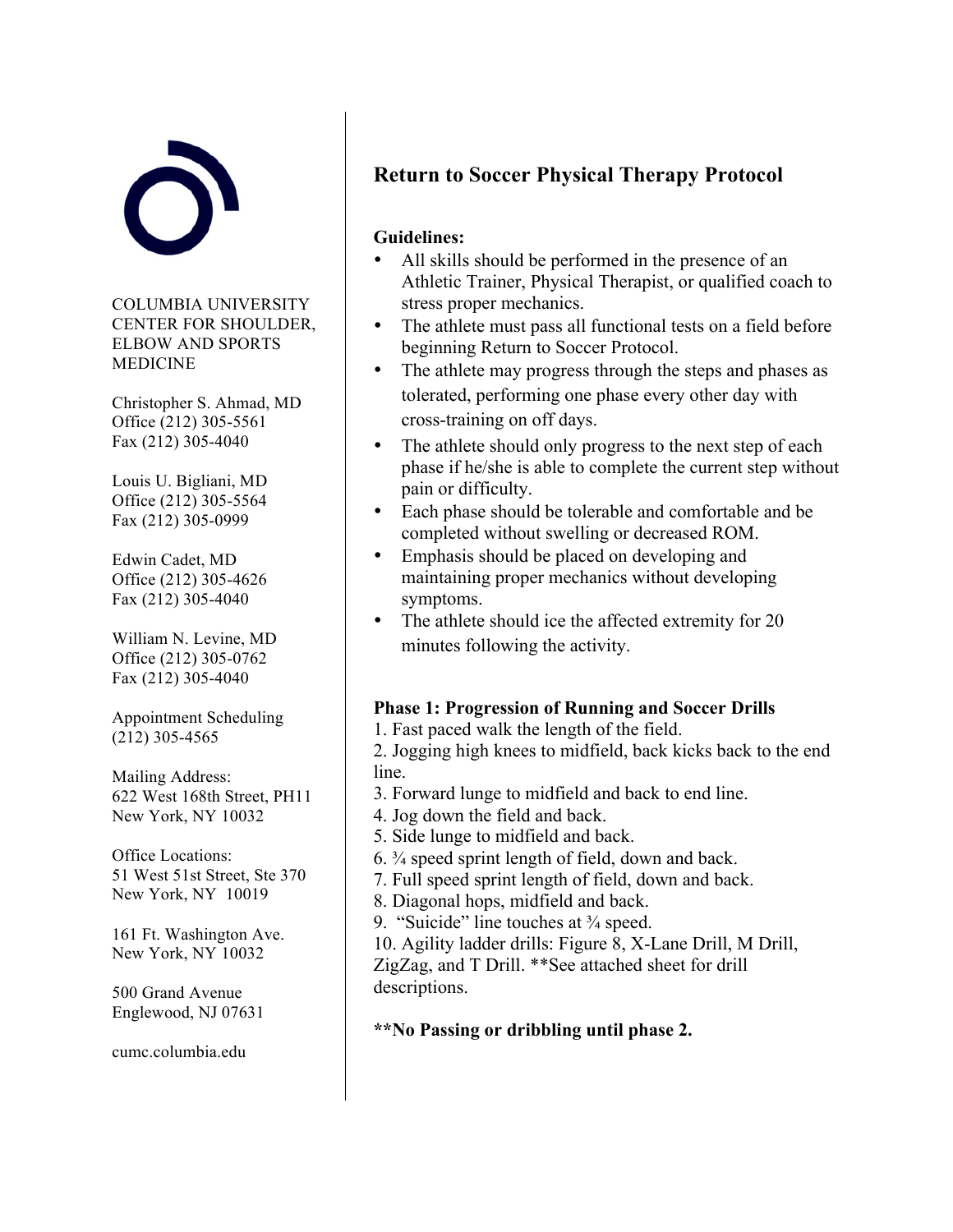

COLUMBIA UNIVERSITY CENTER FOR SHOULDER, ELBOW AND SPORTS MEDICINE

Christopher S. Ahmad, MD Office (212) 305-5561 Fax (212) 305-4040

Louis U. Bigliani, MD Office (212) 305-5564 Fax (212) 305-0999

Edwin Cadet, MD Office (212) 305-4626 Fax (212) 305-4040

William N. Levine, MD Office (212) 305-0762 Fax (212) 305-4040

Appointment Scheduling (212) 305-4565

Mailing Address: 622 West 168th Street, PH11 New York, NY 10032

Office Locations: 51 West 51st Street, Ste 370 New York, NY 10019

161 Ft. Washington Ave. New York, NY 10032

500 Grand Avenue Englewood, NJ 07631

cumc.columbia.edu

## **Return to Soccer Physical Therapy Protocol**

#### **Phase 2: Progression of Running and Soccer Drills**

1. Jog down the field and back, 2X

2. Jogging high knees to midfield, back kicks back to the end line.

- 3. Forward lunge to midfield and back to end line.
- 4. Side lunge to midfield and back.
- 5. ¾ speed sprint length of field, down and back.
- 6. Full speed sprint length of field, down and back, 2X
- 7. Diagonal hops, midfield and back.
- 8. "Suicide" line touches at ¾ speed.
- 9. "Suicide" line touches at full speed.

10. Agility ladder drills: Figure 8, X-Lane Drill, M Drill, ZigZag drill, and T Drill. \*\*See attached sheet for drill descriptions.

#### **Passing with a Teammate**

Side footing: start with standing ball and move through the progressions, then progress to a moving ball both on the floor and on the volley.

- a. Short distances
- b. Longer distances
- c. Greater velocity on the pass

#### **Dribbling – Full length of field for each Step**

- a. Straight-line ball control
- b. Forward/backward turns
- c. Instep ball control
- d. Outstep ball control

#### **Phase 3: General conditioning, skill work; individually and with a team-mate:**

1. Jog down the field and back, 2X

2. Jogging high knees to midfield, back kicks back to the end line.

- 3. Forward lunge to midfield and back to end line.
- 4. Side lunge to midfield and back.
- 5. ¾ speed sprint length of field, down and back.
- 6. Full speed sprint length of field, down and back, 2X
- 7. Diagonal hops, midfield and back.
- 8. "Suicide" line touches at ¾ speed.
- 9. "Suicide" line touches at full speed.
- 10. Agility ladder drills: Figure 8, X-Lane Drill, M Drill,
- ZigZag Drill, and T Drills.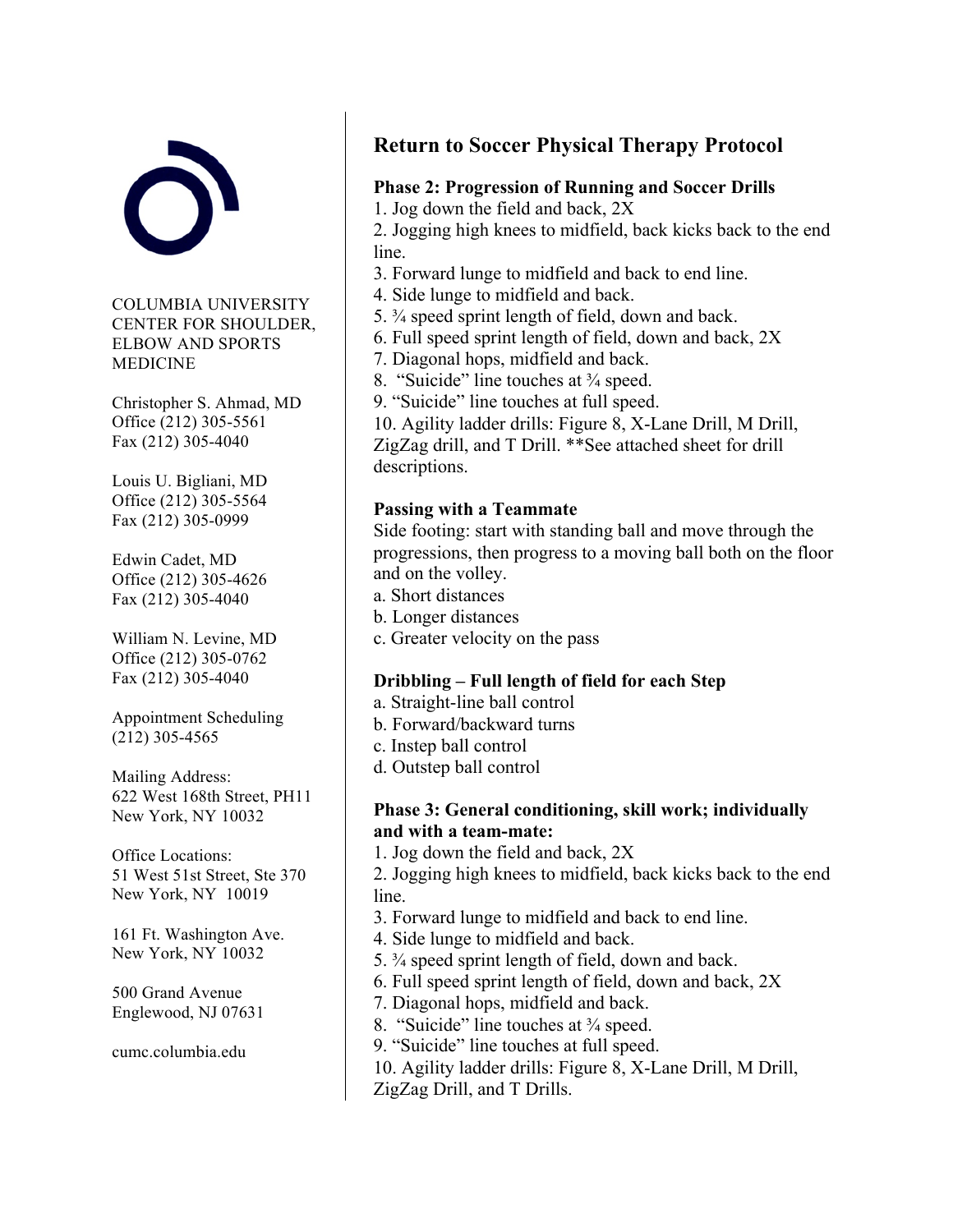

COLUMBIA UNIVERSITY CENTER FOR SHOULDER, ELBOW AND SPORTS **MEDICINE** 

Christopher S. Ahmad, MD Office (212) 305-5561 Fax (212) 305-4040

Louis U. Bigliani, MD Office (212) 305-5564 Fax (212) 305-0999

Edwin Cadet, MD Office (212) 305-4626 Fax (212) 305-4040

William N. Levine, MD Office (212) 305-0762 Fax (212) 305-4040

Appointment Scheduling (212) 305-4565

Mailing Address: 622 West 168th Street, PH11 New York, NY 10032

Office Locations: 51 West 51st Street, Ste 370 New York, NY 10019

161 Ft. Washington Ave. New York, NY 10032

500 Grand Avenue Englewood, NJ 07631

cumc.columbia.edu

## **Return to Soccer Physical Therapy Protocol**

• Continue with general conditioning (up to 60 minutes). Begin interval training (jog for 1 minute, then sprint for 20 seconds).

• Continue partner drills, but with no contact. Continue with individual skill work as per phase 2.

- Continue with partner passing and kicking on goalie drills.
- Begin walk-throughs on offense and defense.

#### **Passing: forefoot (on the laces)**

- a. Short distances
- b. Longer distances

c. Greater velocity on the pass: same as with the side-foot pass. Once moved through the progressions, progress to moving the ball on the floor first, then eventually on the volley.

a. Volleys side foot/laces/outside of foot

b. Volleys with quick-feet: incorporate quick-feet and volley to ladders/hurdles/left-right foot on command, quick reaction volley drills

#### **Lateral dribbling movements**

- a. Long distances
- b. Short distances
- c. At speed

d. Side movement with the ball, changing direction on command, with speed

#### **Phase 4: General conditioning, skill work and team drills:**

- Do not play live scrimmages. NO CONTACT
- Resume regular conditioning and duration of practice.

• Practice team passing and kicking drills, practice offensive, defensive and counter attack tactical schemes with no contact to the player.

• Review heading the ball techniques. Do a few reps of low intensity with limited height and distance.

#### **Phase 5: Full Team Practice with Body Contact:**

• Join team in a full practice to get yourself back in the lineup. If a full practice is completed with no symptoms, you are ready to return to competition.

**Phase 6: Discuss with the coach about getting back in the next game**